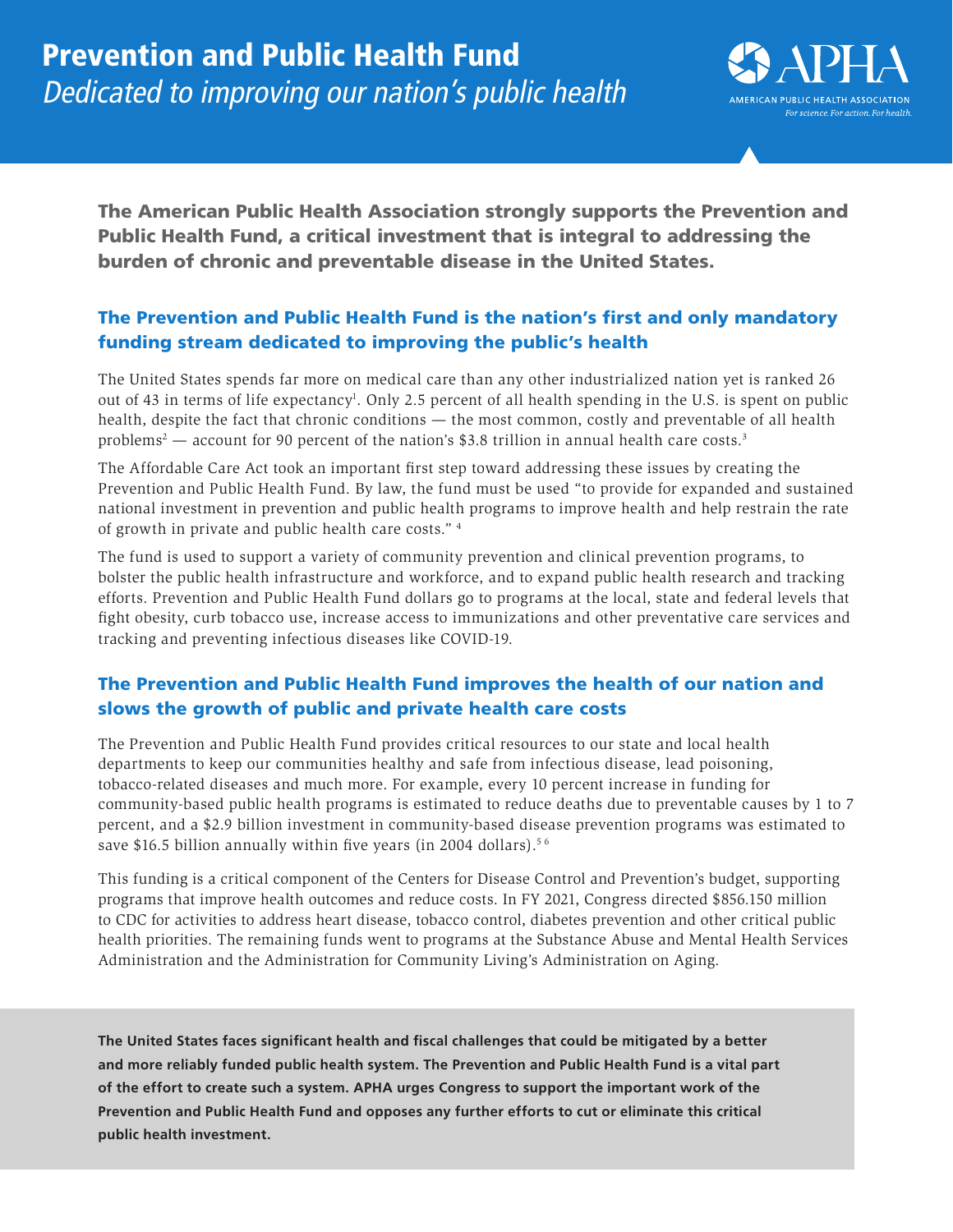## Funding History

The ACA authorized \$18.75 billion for the fund between FY 2010 and FY 2022 and \$2 billion per year after that. Annual funding levels started at \$500 million in FY 2010, and were meant to rise to \$2 billion per year by FY 2015. The mandatory nature was meant to protect the funding stream from reduction or elimination during the annual appropriations process.

However, since 2012, Congress has passed multiple bills that amend the ACA to cut and redirect money from the fund to pay for non-public health legislative proposals:

- In February 2012, Public Law 112-96 cut \$6.25 billion over nine years (FYs 2013-21) in order to offset a scheduled cut to Medicare physician payments.
- In December 2016, Public Law 114-255 cut \$3.5 billion from the fund over seven years (FYs 2018-24) to pay for the 21st Century Cures Act.
- In January 2018, Public Law 115-96 cut \$750 million from the Fund over four years (FYs 2019-22).
- In February 2018, Public Law 115-123 cut \$1.35 billion from the Fund over six years (FY 2022 and FYs 2024-27).



### **FY 2021 Allocation of Prevention and Public Health Fund**

| <b>Agency</b> | <b>Program</b>                                       | <b>Amount</b> |
|---------------|------------------------------------------------------|---------------|
| ACL           | Alzheimer's Disease Program                          | 14,700,000    |
| ACL           | Chronic Disease Self-Management                      | 8,000,000     |
| <b>ACL</b>    | <b>Falls Prevention</b>                              | 5,000,000     |
| <b>CDC</b>    | Hospitals Promoting Breastfeeding                    | 9,500,000     |
| CDC.          | <b>Diabetes</b>                                      | 52,275,000    |
| <b>CDC</b>    | Epidemiology and Laboratory Capacity Grants          | 40,000,000    |
| <b>CDC</b>    | <b>Healthcare Associated Infections</b>              | 12,000,000    |
| CDC.          | Heart Disease & Stroke Prevention Program            | 57,075,000    |
| <b>CDC</b>    | Million Hearts Program                               | 4,000,000     |
| <b>CDC</b>    | Office of Smoking and Health                         | 128,100,000   |
| CDC.          | Preventative Health and Health Services Block Grants | 160,000,000   |
| <b>CDC</b>    | Section 317 Immunization Grants                      | 372,200,000   |
| <b>CDC</b>    | Lead Poisoning Prevention                            | 17,000,000    |
| <b>CDC</b>    | Early Care Collaboratives                            | 4,000,000     |
| <b>SAMHSA</b> | Garrett Lee Smith-Youth Suicide Prevention           | 12,000,000    |